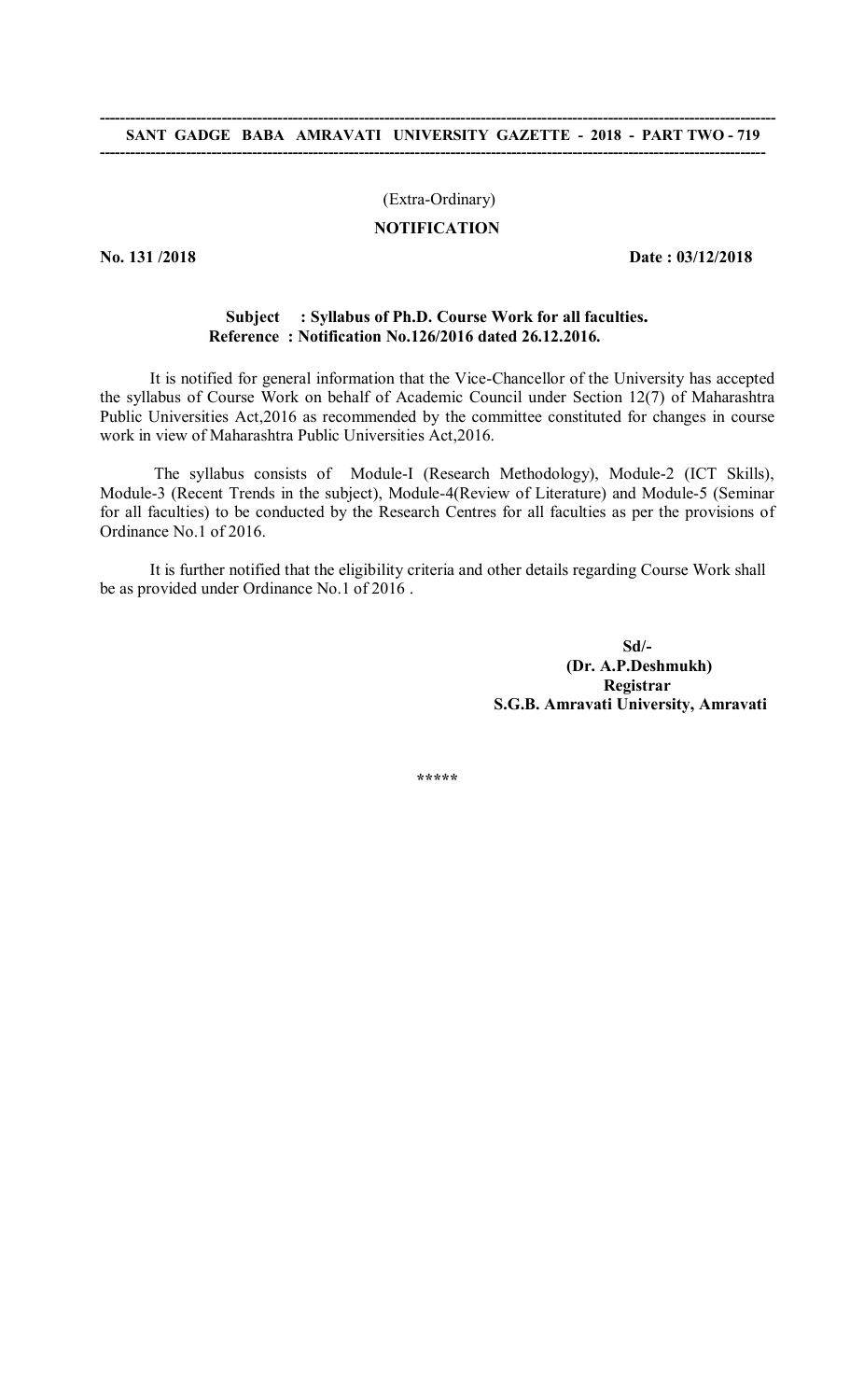# **Ph. D. COURSEWORK FACULTY OF SCIENCE AND TECHNOLOGY Syllabus for Module-I: Research Methodology**

Lectures: 05 Hrs/week Theory: 80 Marks

Teaching scheme Examination Scheme Credits: 05 Internal Assessment: 20 Duration: 3 Hrs

Course objectives:

- o To understand the role of research methodology in Engineering/Science/Pharmacy
- o To understand literature review process and formulation of a research problem
- o To understand data collection methods and basic instrumentation
- o To learn various statistical tools for data analysis
- o To learn technical writing and communication skills required for research
- o To create awareness about intellectual property rights and patents

# Unit I: Introduction to Research **(09 Hours.)**

Definition of research, Characteristics of research, Types of research- Descriptive *vs.* Analytical, Applied *vs.* Fundamental, Quantitative *vs.* Qualitative, Conceptual *vs.* Empirical, Overview of research methodology in various areas, Introduction to problem solving, basic research terminology such as proof, hypothesis, lemma etc., Role of Information and Communication Technology(ICT) in research.

# **Unit II: Research Problem Formulation and Methods (09 Hours.)**

Literature review, sources of literature, various referencing procedures, maintain literature data using Endnote2, Identifying the research areas from the literature review and research database, Problem Formulation, Identifying variables to be studied, determining the scope, objectives, limitations and or assumptions of the identified research problem, Justify basis for assumption, Formulate time plan for achieving targeted problem solution.

Important steps in research methods: Observation and Facts, Laws and Theories, Development of Models, Developing a research plan: Exploration, Description, Diagnosis and Experimentation

# Unit III: Data collection **(09 Hours.)**

Static and dynamic characteristics of instruments, calibration of various instruments, sampling methods, methods of data collection, Basic Concepts concerning testing of hypotheses, procedures of hypothesis testing, generalization and interpretation Applied statistics: Regression analysis, Parameter estimation, Multivariate statistics, Principal component analysis Software tools for modeling, Simulation and analysis.

# **Unit IV: Research reports and Thesis writing (09 Hours.)**

Introduction: Structure and components of scientific reports, types of report, developing research proposal. Thesis writing: different steps and software tools in the design and preparation of thesis, layout, structure and language of typical reports, Illustrations and tables, bibliography, referencing and footnotes, Oral presentation: planning, software tools, creating and making effective presentation, use of visual aids, importance of effective communication.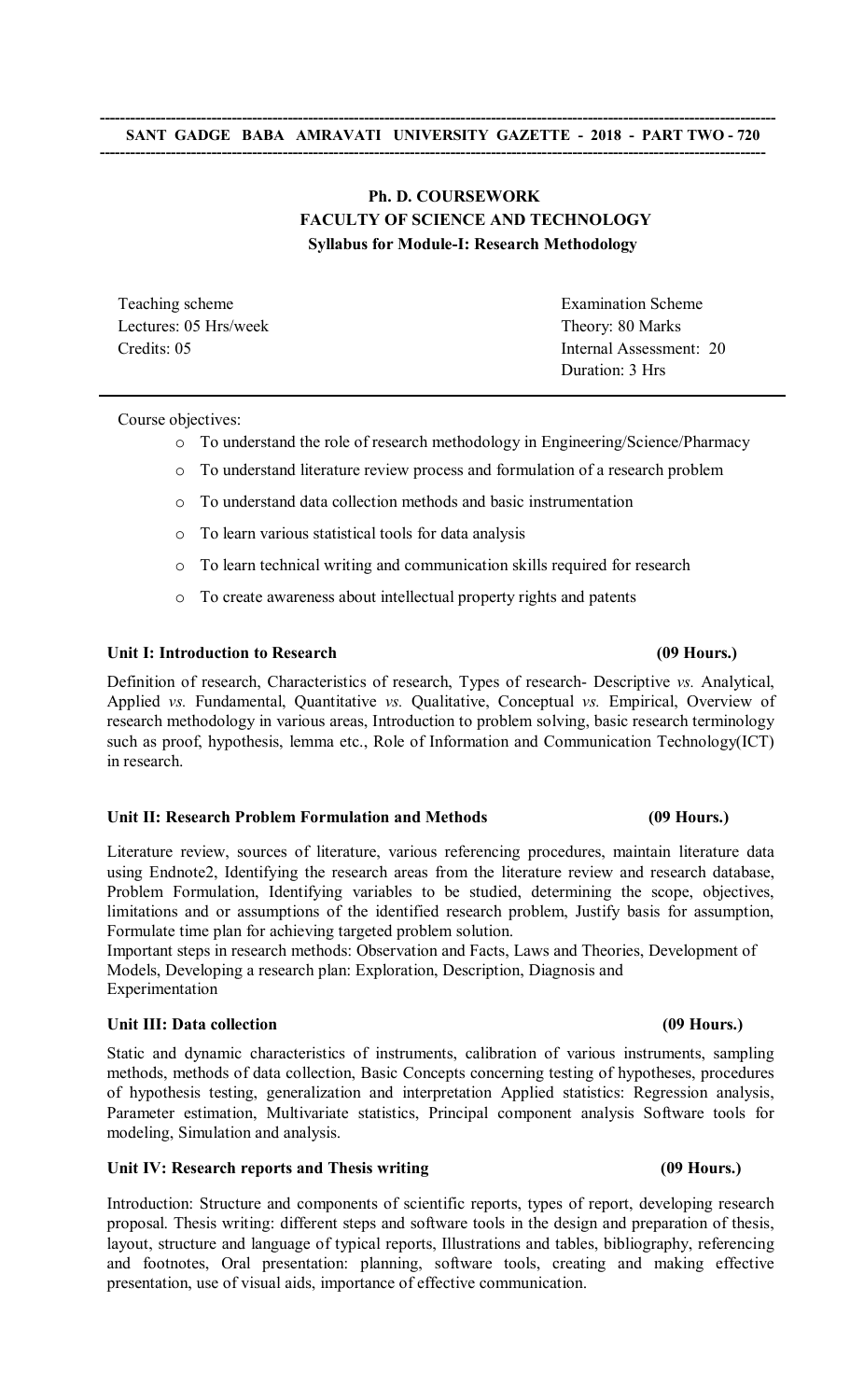**-----------------------------------------------------------------------------------------------------------------------------------**

### **Unit V: Research Ethics, IPR and Publishing (09 Hours.)**

Ethics: Ethical issues.

IPR: intellectual property rights and patent law, techniques of writing a Patent, filing procedure, technology transfer, copy right, royalty, trade related aspects of intellectual property rights Publishing: design of research paper, citation and acknowledgement, plagiarism tools, reproducibility and accountability.

### **Reference Books:**

- 1. Ranjit Kumar, "Research Methodology: A Step by Step Guide for Beginners", SAGE Publications Ltd., 2011.
- 2. Wayne Goddard, Stuart Melville, "Research Methodology: An Introduction" JUTA and Company Ltd, 2004.
- 3. C.R. Kothari ,"Research Methodology: Methods and Trends", New Age International,2004
- 4. S.D. Sharma , "Operational Research", Kedar Nath Ram Nath & Co.,1972
- 5. B.L. Wadehra,"Law Relating to Patents,Trademarks, Copyright Designs and Geographical Indications", Universal Law Publishing, 2014.
- 6. [Donald Cooper,](http://www.google.co.in/search?tbo=p&tbm=bks&q=inauthor:%22Donald+Cooper%22) Pamela Schindler, "Business Research Methods", McGraw-Hill publication, 2005.

### **Ph. D. COURSE WORK**

# **FACULTY OF COMMERCE AND MANAGEMENT**

## **Syllabus for Module-1 : RESEARCH METHODOLOGY**

Lectures: 05 Hrs/week Theory: 80 Marks

Teaching scheme Examination Scheme Examination Scheme Credits: 05 Internal Assessment: 20 Duration: 3 Hrs

## **Unit I : FUNDAMENTAL OF RESEARCH:**

**Research-** Meaning, Definition, Scope, Objectives, Significance and Limitations.

**Types of Research:** Basic or Pure Research, Applied Research, Descriptive Research,

Exploratory or Formulative Research, Explanatory or Casual Research, Experimental

Research, Action Research, Evaluative Research, Quantitative and Qualitative Research, Field Study, Case Study, Social Survey.

**Formulation of the Problem and Hypothesis:** Definition, Characteristics,

Types, Limitation in Formulation of Hypothesis,

**Research Design:** Meaning and Definition, Elements and Types of Research Design.

**Sampling:** Meaning &Definition, Steps of Sampling Procedure, Purpose of Sampling, Types

of Sampling, Essentials of good Sampling, Merits of Sampling Methods, Size of Sample.

# **Unit II : TESTING OF HYPOTHESIS:**

Parametric Test of Hypothesis

Chi-square Test

Analysis of Variance (ANOVA) & Co-variance

Non- Parametric Test of Hypothesis

Multivarite Analysis Techniques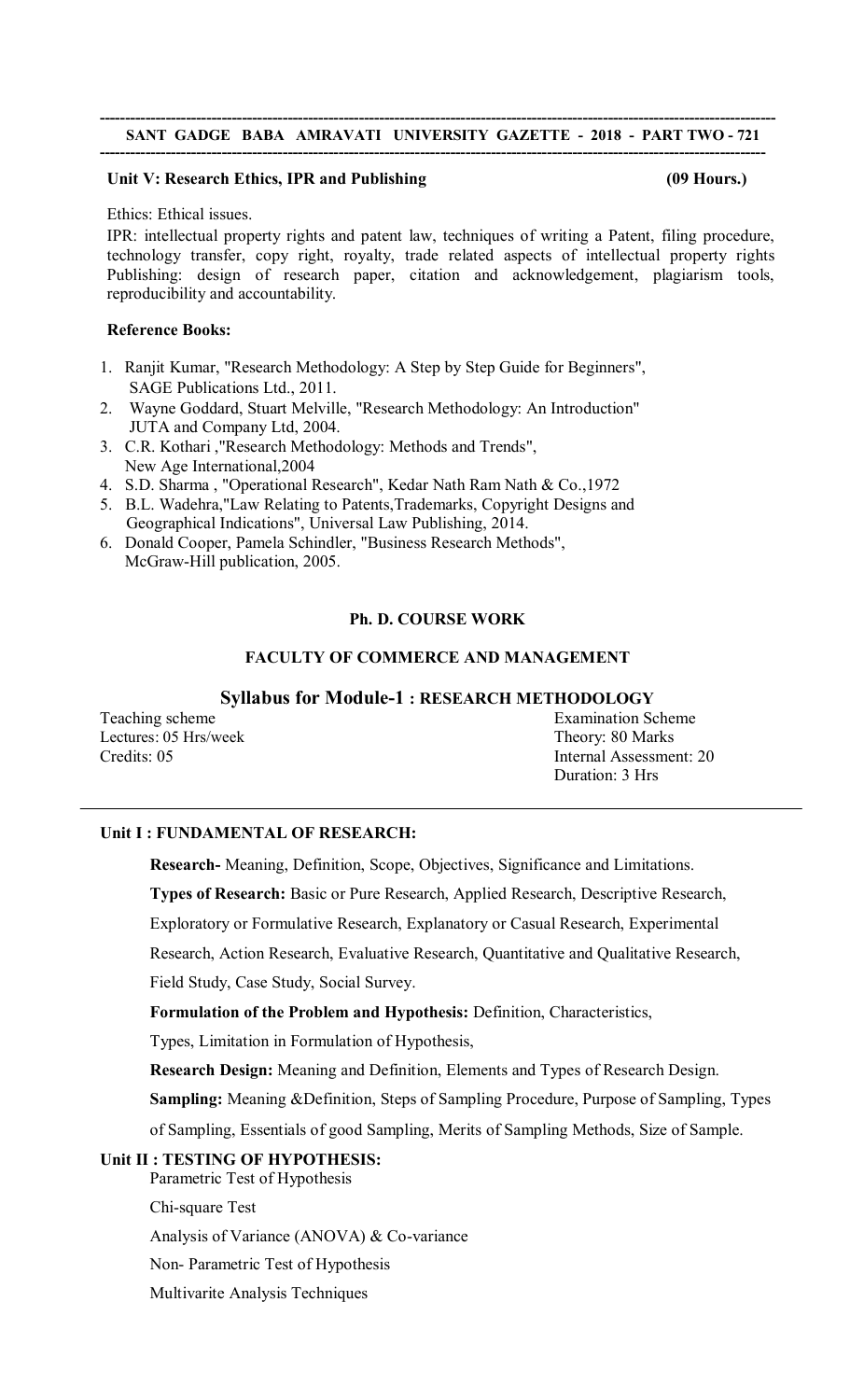## **Unit III : DATA COLLECTION:**

Principles, Importance, Types& Classification of Data.

**Primary Data:** Meaning, Importance & limitations.

### **Sources of Primary Data:**

- **a) Observation :** Meaning, Definition& Limitations.
- **b) Questionnaire:** Meaning, Definition, Types, Features of good questionnaire, Techniques of Constructing questionnaire, Steps in questionnaire constructions, Advantages and limitations of questionnaire methods.
- **c) Interview:** Meaning, Definition, Objectives, Types, Role of Interveiwer, Merits and Limitations of Interview Technique,
- **d) Interview Scheduled:** Meaning, Definition, Objectives, Types, Merits and Limitations of Interview Scheduled.
- **e**) **Social Survey:** Meaning,Definitions, Characteristics, Objectives,Types, Merits and

Limitations.

**f) Case Study**:Meaning, Definitions, Characteristics, Objectives,Types, Merits and Limitations. **Secondary Data:** Meaning, Importance& limitations.

**Sources Secondary Data:** Previous research, Books, Journals, Official statistics, Mass media products, Diaries, Letters, Government reports, Web information, Historical data and information

# **Unit IV : DATA ANALYSIS AND USE OF STATISTICAL & QUANTITATIVE METHOD:**

Editing, Classification and Coding.

Categorization, Tabulation, Tables, Graphs, Illustrations.

Use of quantitative method in research.

**Statistical Techniques:** Measures of Central tendency, Dispersion, Skewness,

Kurtosis & Moments, Correlation,Regression.

Theory of Attributes & Association, chi squareTest & Distribution.

# **Unit V : COMMUNICATION, RESEARCH REPORT AND THESIS WRITING:**

Basics of Communication Skill,Types of ScientificCommunication.

Structure of Research Proposal, Structure of Research Paper, Importance of publishing Research Papers, Publishing papers.

**Research Report:** Types of Reports, Structure of Research Report, Planning&Principles of Report Writing.

**Thesis Writing:** Declaration,Title page, Acknowledgement, Table of contents, List of Tables, Figures/Graphs/Plates. Introduction, Literature review, Research Methodology, Middle chapters, Final chapter, Conclusions and suggestions for further work. Bibliography, References, Appendices and Plagiarism.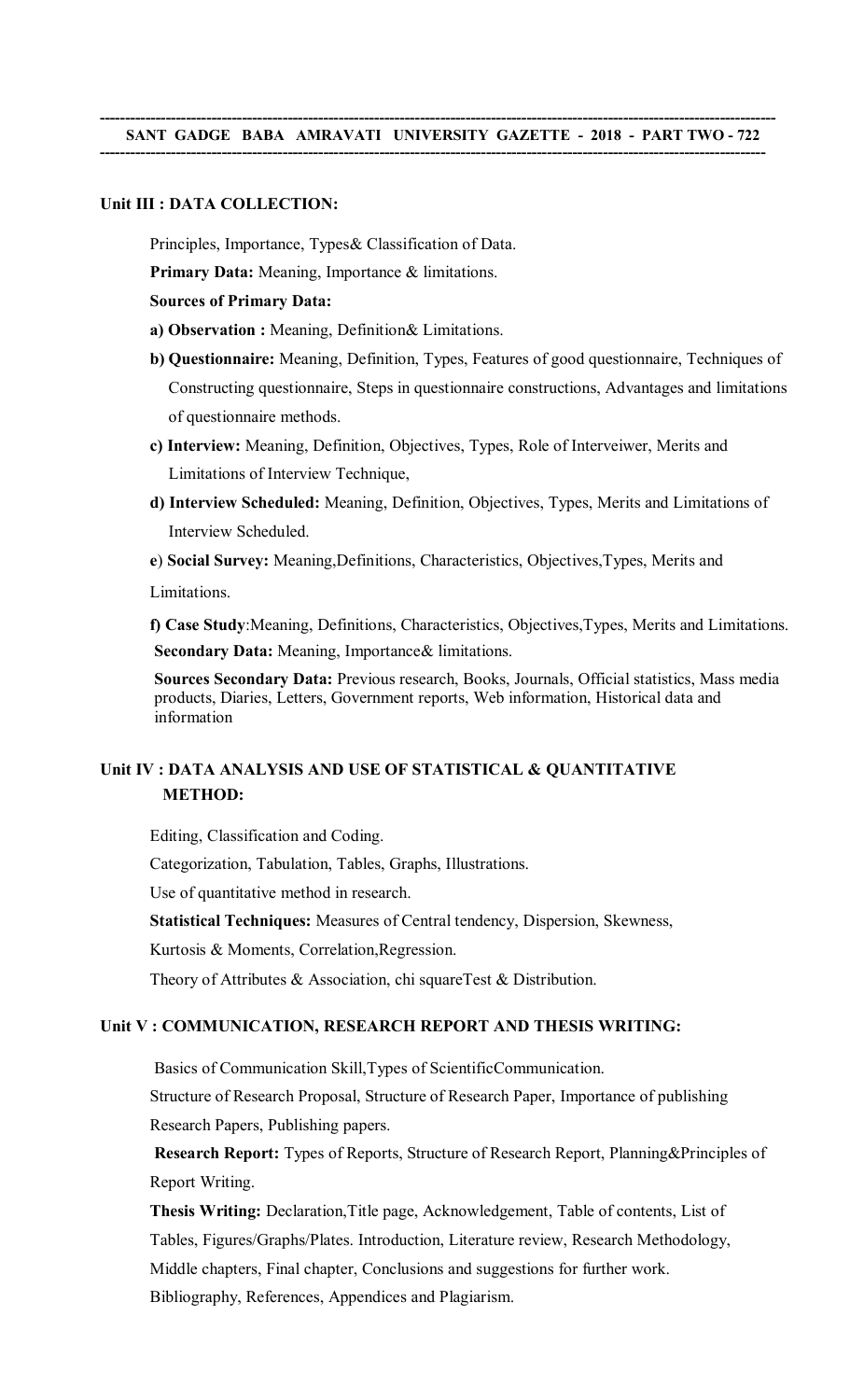### **----------------------------------------------------------------------------------------------------------------------------------- References:**

1.Bhandarkar & Wilkinson: Methodology and Techniques of Social Research, Himalaya Publication.

2. C. H. Chaudhary, Research Methodology, RBSA Publication.

3. C.R. Kothari, Research Methodology: Methods and Techniques, New Age Pub. New Delhi

4. Goode, I and Hatt P.J. Methods in Social Research, New York, MSGraw Hill.

5. Gupta S.C, Fundamentals of Statistics, Himalaya Publication House, Bombay Rajaram V. (1996),

6. Henry C. Lucas, Jr. (2000) – Information Technology For Management, Tata McGraw-Hill Publishing Company Ltd., 7 West Patel Nagar, New Delhi – 110 008.

7. Kothari, C.R. (2008), 'Research Methodology – Methods & Techniques', News Age International Publishers, 4835/24, Ansari Road, Daryaganj, New Delhi- 110002.

8. Krishnaswamy K.N., Sivakumar, Appa Iyer & Mathiranjan M (2006), Management Research Methodology, Integration for Principles, methods & Techniques, Pearson Education, New Delhi.

9. Thakur, Devendra (2000), Research 'Methodology is Social Sciences', Deep & Deep Publication Pvt. Ltd., F-159, Rajouri Garden, New Delhi – 110 027.

10.. William G. Zikmund, Business Research Methods, Orlando Dryden Press.

\*\*\*

# **Ph.D. Course Work**

# **Faculty of Humanities**

# **Syllabus for Module-1: RESEARCH METHODOLOGY**

| Teaching scheme       | <b>Examination Scheme</b> |
|-----------------------|---------------------------|
| Lectures: 05 Hrs/week | Theory: 80 Marks          |
| Credits: 05           | Internal Assessment: 20   |
|                       | Duration: 3 Hrs           |

# **Course Objectives:**

- To understand the role of research methodology in Education and Physical Education
- $\triangleright$  To understand the basic, conceptual knowledge and its application to actual research.
- To understand literature review process and formulation of a research problem.
- $\triangleright$  To develop the skill of understanding resources, literatures, ability to review, and capacity to explore the issues for research in Education and Physical Education.
- $\triangleright$  To equip with various tools and techniques of data collection, classification, verification, interpretation and recourse to resources for research.
- $\triangleright$  To learn technical writing and ICT skills required for the research
- $\triangleright$  To create awareness about intellectual property rights and patents

# **Unit I: Introduction to Research Methodology**

**Research :** Nature, Characteristics, Area and Need.

**Classification of Research :** Fundamental /Pure; Applied and Action Research.

**Descriptive Research:** Survey Study & Case study.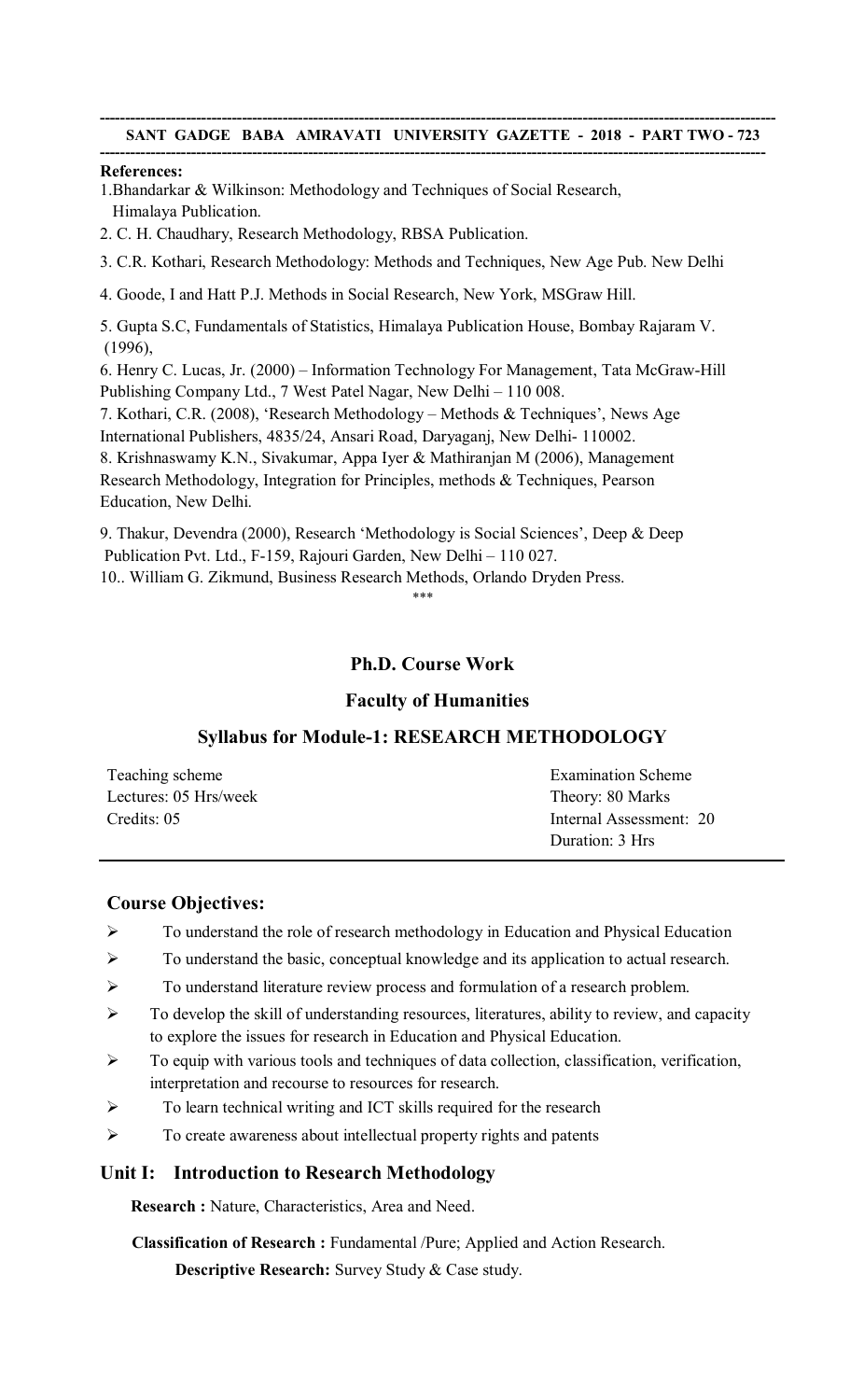**Historical Research:** Steps & Sources; Primary & Secondary Data; Historical Criticism (Internal and External)

**Philosophical research:** Meaning, Steps, Pitfalls and Data Synthesis.

**Qualitative Research:** Case Study, Ethnography and Phenomenology.

**Experimental Research:** Meaning, Nature & Importance; Variables in Experimental Research (Meaning & Types); Designs in Experimental Research (Single Group Design, Reverse Group Design, Repeated Measure Design, Static Group Comparison Design, Equated Group Design, Factorial Design); Internal and external validity of results.

# **Unit II: Research Proposal**

**Research Proposal:** Concept, Need, Importance and Types

**Research Problem:** Meaning, Types, Sources, & Importance; Locating the Research

Problem; Criteria for Selecting Research Problem, and Evaluation of Research Problem.

**Objectives:** Concept, Nature and Types.

**Research variable:** Meaning and Types.

**Hypothesis/Assumption:** Meaning, Need, Characteristics, Sources, Types (Null &

Alternative); and Testing of Hypothesis (Parametric & Non-Parametric Test).

**Anti Plagiarism Software : URKUND**

### **Unit III: Sampling/Population and Research Tools**

**Sampling/Population:** Meaning & Definition, Concept, Characteristics of good sample and size & Errors of the samples; Types of Sampling (Simple, Random, Random Number, Systematic, The Stratified Random, The Area/ Cluster sampling); Non-Probability Sampling Methods (Convenience Sample, Judgement Sampling, Quota Sampling); Multistage Sampling.

**Research Tools:** Concept and Nature, Varied types of Research Tools (Interview; Observation, Sociometric, Questionnaire, Attitude scales-Thuston's & Likert's Techniques, and rating Scale.

Statistical Test : T,Z,Chi-Sqaure, Anora, Use of SPSS Software, MS-Excel.

## **Unit IV: Probability Distributions and Graphs and Inferential Statistics**

**Normal Curve:** Meaning of probability; Principles & Properties of normal curve; Divergence from Normality (Skewness and Kurtosis); Graphical Representation of data in Statistics (Scattered, Line diagram, Bar diagram, Histogram, Frequency Polygon, Ogive Curve).

**Tests:** Tests of significance, Independent and Dependent "t" Test, Chi-Square Test; Level of confidence and Interpretation of data.

**Correlation:** Meaning of correlation, co-efficient of correlation (calculation of coefficient of correlation by the Product Moment Method and Rank Difference Method.

**Concept of ANOVA** (One Way) and Theory of ANCOVA.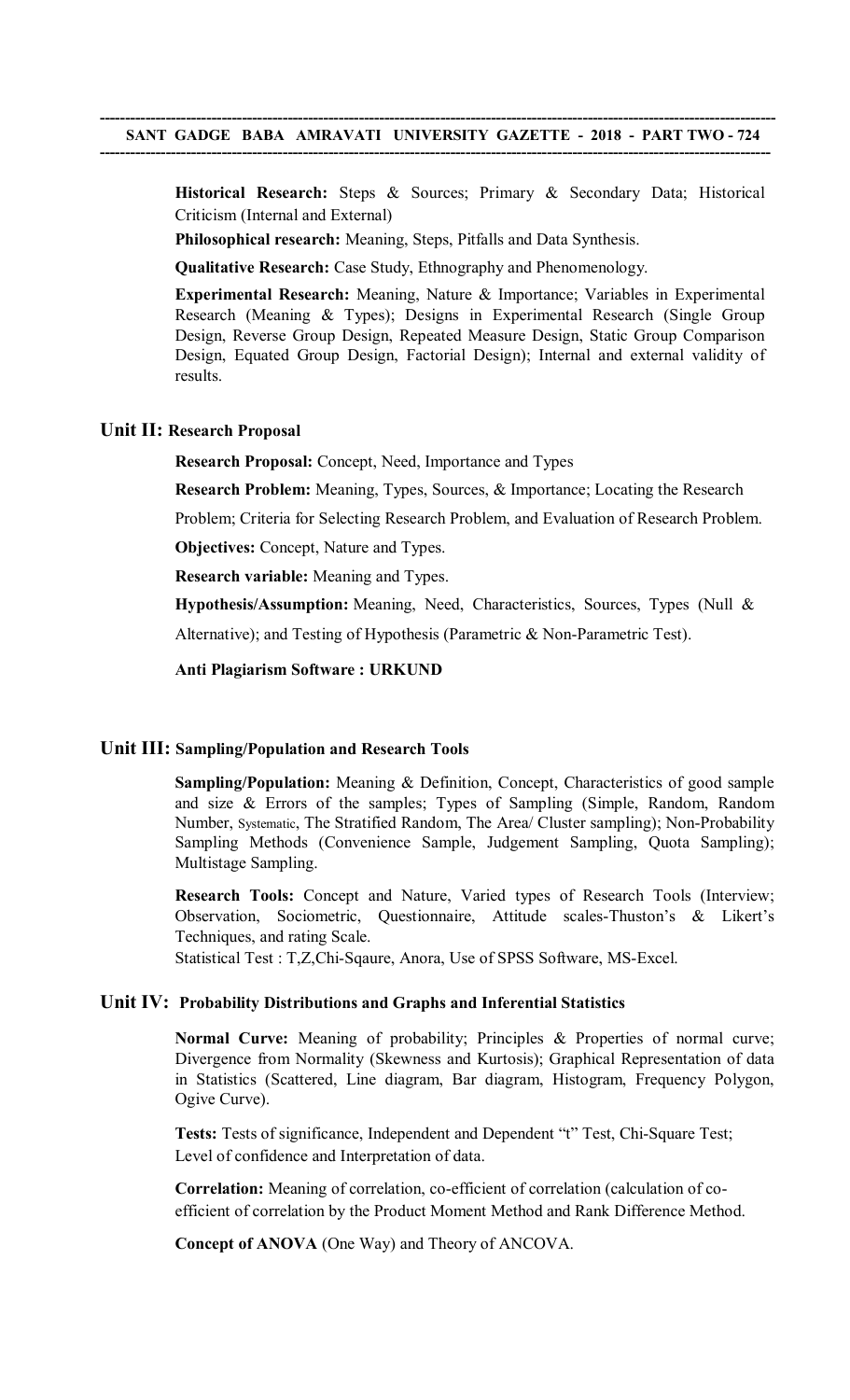### **Unit V: Research Proposal and Evaluation of Research Report**

### **Format of Research Proposal:**

*Preliminary Pages:* Cover Page, Title page, Table of Content & other text if any;

*Main proposal:* Introduction to the title, Justification to the Research Proposal/Problem, Objectives/Purposes of the proposal, Importance/Significance of the proposal, Assumptions/Hypothesis/es, Delimitation & Limitation of the proposal, Operative Definitions of the terms;

Reviews of related Literature;

Research Methodology and Plan of the Proposal; statistically application (if any);

Proposed Analysis of Data collection; Proposed Summary, Conclusions & Recommendations and

Bibliographical part; Appendices (if any)

### **Thesis/Dissertation as Research Report**

Title (Cover & First Inner page), Pre-pages [Ph.D. Course work completion certificate from the University, Certificate of Head of the Department/Research Center, Certificate issued by the Supervisor & Co-Supervisor (if any), Scholar's Declaration, Acknowledgement)];

Front Materials [Table of Content, List of Graphs/Figures/Tables & other text (if any)];

Main body of thesis (Introduction, Reviews, Methodology, Results & Discussion, Summary, Conclusion & Recommendations);

Back Materials (References and Appendices);

Style of writing a Thesis/Dissertation

**Reference style :-** APA, MLA, CHICAGO, Reference Management Tool Mendley, Zotero

### **UGC Regulation 2018 (Ethics of Research)**

**Evaluation of research report:** Norms, Format, Language and Technical Rules.

**Paper Presentation:** Abstract and full paper for presenting in a conference and to publish in Journals, Mechanics of writing Research Report, Footnote and Bibliography writing.

### **REFERENCE :**

- 1) Dr. C.R. Kothari : A Guide for Researchers in Social Sciences and Management.
- 2) Dr. Catherine Rawson : 'Practical Research Methods' A User-friendly Guide to Mastering Research.
- 3) Ranjit Kumar : A Step-by-Step guide for Beginners
- 4) Stuart Melnille & Wayne Goddard : Research Methodology : An Introduction
- 5) Plant D. Leely : Practical Research
- 6) Kitsakorn Locharoenrat : Research Methodology for Beginners
- 7) H.V. Deshpande : Research in Literature and Langauge, Philosophy : Areas and Methodology
- 8) Wayoc C. Booth : The Craft of Research
- 9) David Willinson : Research Tools Kits : A Complete Guide to Practitioner Research
- 10) Winklison T.S. and P.L. Bhandarkar Methodology and Techniques of Social Research, Himalaya Publishing House, Bombay.
- 11) P.V. Young Scientific Social Surveys and Research
- 12) http:// [www.zotero.org](http://www.zotero.org/)
- 13) http:// [www.mendeley.com](http://www.mendeley.com/)
- 14) http:// [www.inflibnet.ac.in.](http://www.inflibnet.ac.in/)
- 15) http:// [www.shodhaganga.inflibnet.ac.in](http://www.shodhaganga.inflibnet.ac.in/)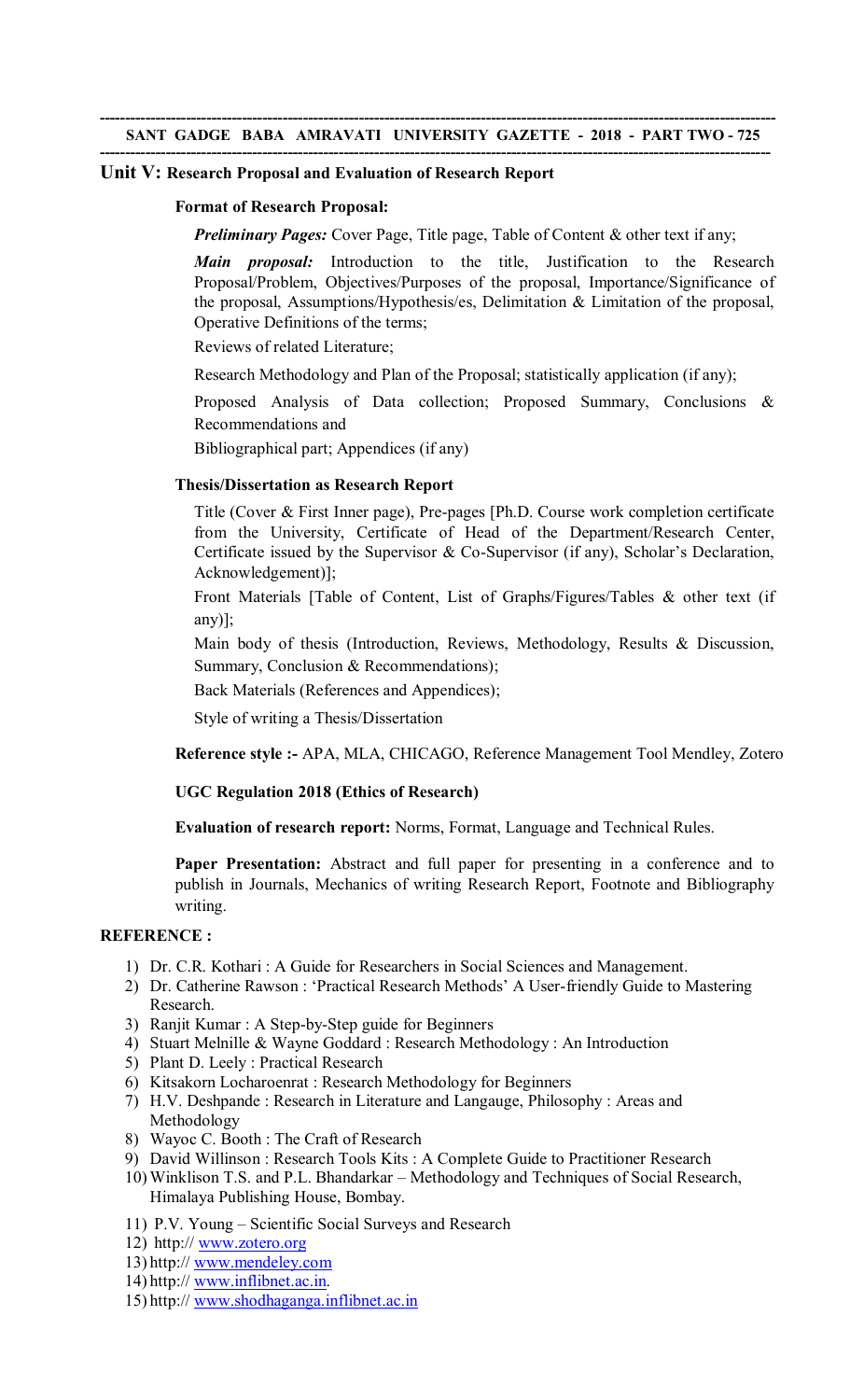# संदर्भग्रंथ सूची :

- १. मिलिंद मालशे संशोधन पध्दती
- २. दु.का. संत संशोधन पध्दती प्रक्रिया अंतरंग
- ३. वसंत बापट तौलानिक साहित्याभ्यास : मूलतत्वे आणि दिशा
- ४. चंद्रशेखर जहागीदार तौलानिक साहित्याभ्यास : तत्वे आणि दिशा
- ५. स.गं. मालशे शोधनिबंधाची लेखनपध्दती
- ६. व्ही.बी. पाटिल संशोधन पध्दती (मंगेश प्रकाशन)
- ७. सुनील माली सामाजिक संशोधन पध्दती (डायमंड पब्लिकेशन)
- ८. वसंत स. जोशी भाषा व साहित्य संशोधन
- ९. सू.रा. पुनेकर संशोधन स्वरुप आणि पध्दती
- १०. अशोक केळकर वैखरी
- ११. डॉ. पु.ल. भांडारकर सामाजिक संशोधन पध्दती
- १२. डॉ. एस.आर. वाजपेयी सामाजिक अनुसंधान और सवेक्षण
- १३. सतपाल रेहेला सामाजिक सवेक्षण और अनुसंधान के मुलतत्वे
- १४. दिलीप खैरनार व किशोर राउत सामाजिक संशोधन पध्दती

\*\*\*\*\*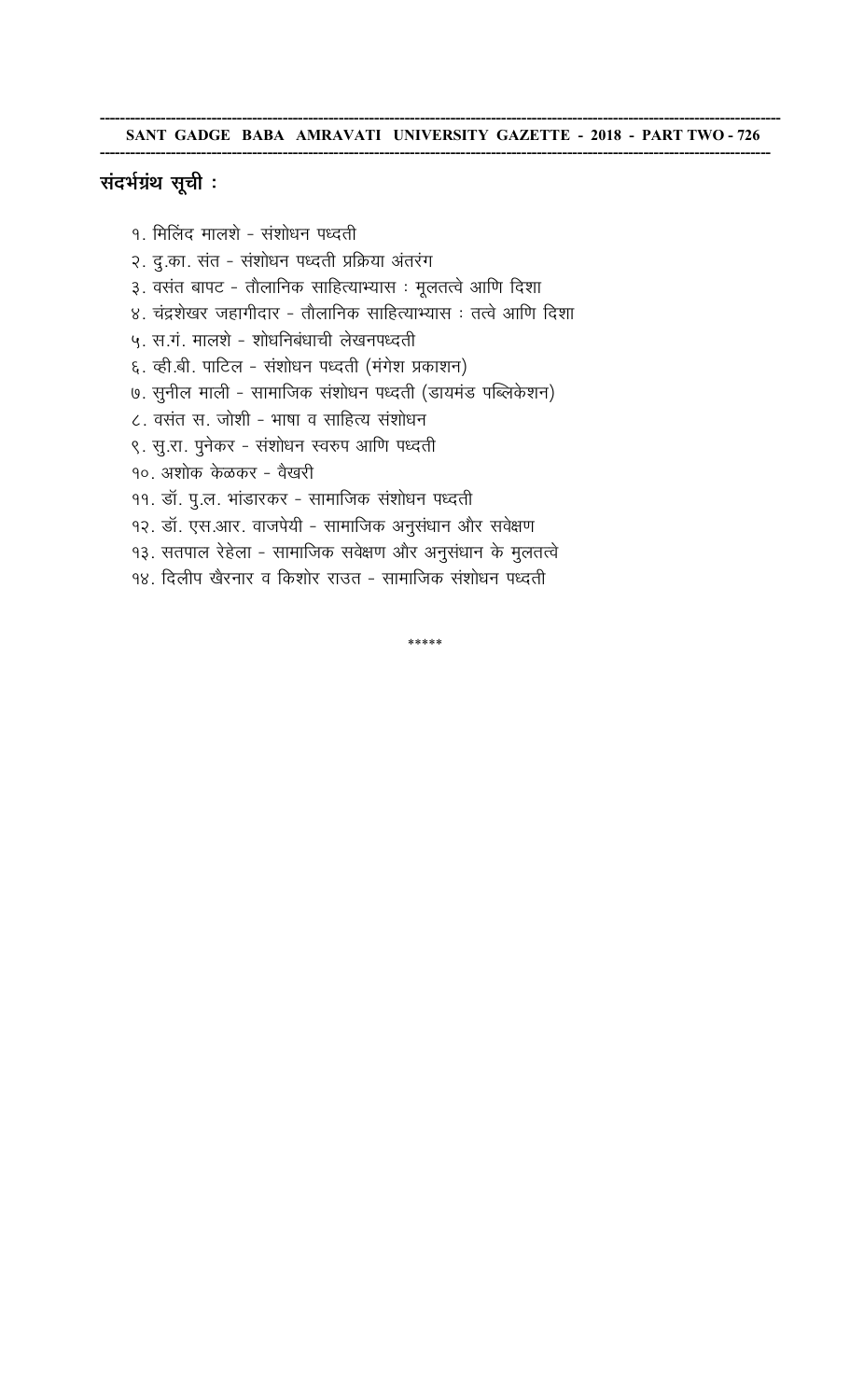### **------------------------------------------------------------------------------------------------------------------------------------ Ph. D. COURSE WORK**

# **FACULTY OF HUMANITIES SUBJECT : LAW**

### **Syllabus for Module-1 : RESEARCH METHODOLOGY**

Teaching scheme **Examination** Scheme **Examination** Scheme Lectures: 05 Hrs/week Theory: 80 Marks

Credits: 05 Internal Assessment: 20 Duration: 3 Hrs

### **Course objectives:**

### **The Module-I : Legal Research Methodology has following objects**

- $\triangleright$  To create the understanding of Research methodology and its application to the research topic under consideration. An attempt has been made to introduce the basic, conceptual knowledge and its application to actual research undertaken by researcher.
- $\triangleright$  To develop the skill of understanding resources, literatures, ability to review, and capacity to explore the issues for legal research, theme of law reform and legal solution to solution to societal problem.
- $\triangleright$  To equip with various tools and techniques of data collection, classification, verification, interpretation and recourse to resources for research
- $\triangleright$  To inculcated ethical values, introduce research standards, and enlighten the scholars with legal norms applicable to research with respect to ethics, lapses, quality enhancement and reconnoiter research culture.

### **UNIT I : Legal Research – Characteristics, approaches and methodology**

What is Research? Meaning and Objectives, purpose and significance, Definition of research, Characteristics features of Legal research and its utility, Research methods *vis a vis* Research Methodology

Legal Research - Meaning, scope and purpose. Relation between law and society

Types/kinds of Legal Research:

Doctrinal and Non-Doctrinal (empirical); Applied, fundamental; Inductive-Deductive method Library research, field research and laboratory research, analytical, descriptive, conceptual; Participatory and Non–Participatory; Comparative, historical, statistical, critical, socio-legal; Mono disciplinary and trans-disciplinary; quasi-disciplinary, inter-disciplinary (multi-disciplinary) research; Quantitative and qualitative, one time and longitudinal, clinical or diagnostic research; Critical Legal Studies, Research for legal reform

## **UNIT II: Prologue to the Research problem**

Formulating the basic outline for research –

Formulation of Research problems – identifying the research areas from the literature review identification of variables,Setting of objectives – mapping of resources, scope, limitations and constrains Formulation of Hypothesis – Types of, correlation with objectives

Research Design – Different types of Research Design, Formulating Research Design, mapping time plan

Types of research design - Exploratory, Experimental, Descriptive, Diagnostic, Descriptive, Critical, Analytical, Impact-analysis,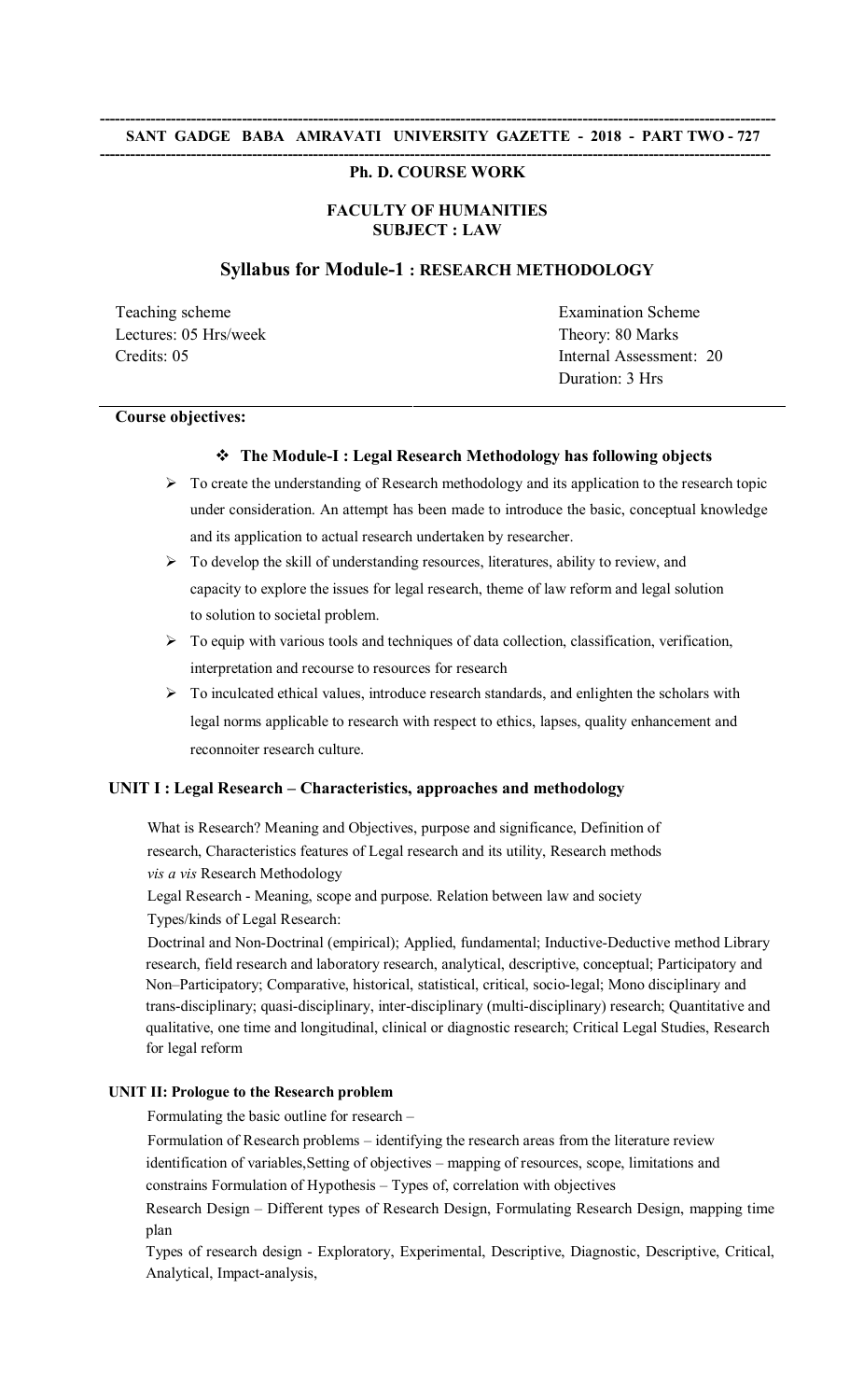### **UNIT III : Data collection**

Data Collection - Principles, Importance, Types & Classification of Data Primary& Secondary

Techniques and methods of Data collection– Observation, Sampling –types of, Questionnaire, Survey, Interview, case studies, Use of scaling techniques, Jurimetrics, Computerized Research

Recourse to Resources - Glossary of Research Terminologies, Legal enactments, Legislative debate, Committee reports, Judicial decisions (foreign-domestic), Case comments, Book Review, Commentaries, Law commission Reports, Corpus Juris Secundum (CJS), Halsbury Law of India, Articles, Conference and Workshop proceedings, Treaties and International documents, Briefs/petitions and other transactional legal documents, Law Dictionaries,

Encyclopedia, CAD, Data bases – AIR, FindLaw, Lexis Nexus, WestLaw, Manupatra, Indian Kanoon, Hein Online, West Law India, JSTOR, Taxman, Lexis Nexis, SCC Online, Manupatra, SSRN, India Code, Supreme Court/ High Courts Decisions Websites, Law Commons, Law Commission of India, Legal Abbreviations, Book Finder, AV Library of International Law Article Finder WorldLII, commonlii, Shodhganga, Indian and foreign periodicals, Compilation of list of reports or special studies conducted relevant to the problem, policy statements,

Method of citation of data and references – Utility and importance, referring primary references, Blue Book Methods, ILI, APA, Chicago

### **UNIT IV : Classification, Tabulation, Analysis, interpretation of Data and Report writing**

Basic Concepts concerning testing of hypotheses, procedures of hypothesis testing, Classification and tabulation of data- use of cards for data collection-Rules for tabulation. Explanation of tabulated data. Analysis of data, Graphical Representation, generalization and interpretation, Variable testing, Presentation of data

Assessment of Data – Determining ratio-decidendi, Obitor Dictum, using references in proper context, Balancing conflict and consensus of different thoughts, theories, opinion and approaches

Report writing, indexing, technique of presentation of research, Essential components of Report – Indexing, Glossary, Abbreviations, Bibliography, Footnotes/endnotes,

### **Unit V : Ethics and standards applicable to research, respecting IPR Rights and Legal norms**

Ethics: ethical issues, standards and norms, Objectivity of Research scholar,

Acknowledging Contributions, Moral Rights of Author, Academic honesty, liberty and Privacy Rights, Academic accountability

Legal norms applicable to Research – Immunities to research activities, Test of original contribution, Universities Ordinances, UGC regulations and standards for maintaining quality research, malpractices and lapses in research

Plagiarism tools, reproducibility and accountability.

### **Note : The contents may include the related terminologies, topics, concepts appropriate in the context.**

### **Bibliography**

Bhandarkar & Wilkinson: Methodology and Techniques of Social Research, Himalaya Publication, Chaudhary C. H, Research Methodology, RBSA Publication.

Dawn Watkins, Mandy Burton, Research Methods in Law Routledge, 2013

Erwin C. Surrency, B.Fielf and J. Crea, A Guide to Legal Research (1959) 10. Morris L. Cohan, Legal Research in Nutshell, (1996), West Publishing Co.

Goode, I and Hatt P.J. Methods in Social Research, New York, MSGraw Hill.

Gupta S.C, Fundamentals of Statistics, Himalaya Publication House, Bombay Rajaram V. (1996), Havard Law Review Association, Uniform System of Citations.

Henry C. Lucas, Jr. (2000) – Information Technology For Management, Tata McGraw-Hill ILI Publication, Legal Research and Methodology.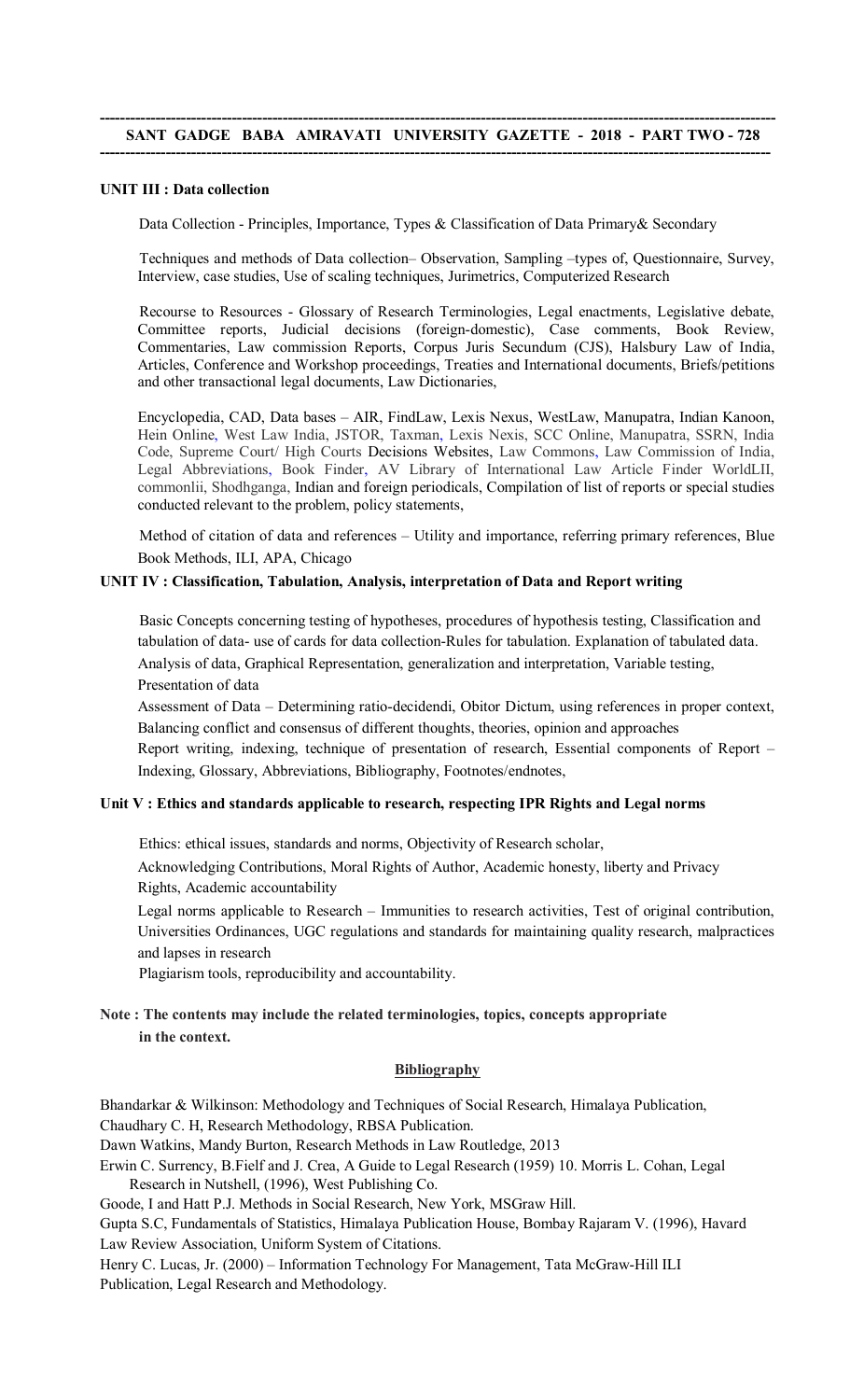**------------------------------------------------------------------------------------------------------------------------------------** Kothari C.R., Research Methodology: Methods and Techniques, New Age Pub. New Delhi Kothari, C.R. (2008), 'Research Methodology – Methods & Techniques', News Age International

Publishers, 4835/24, Ansari Road, Daryaganj, New Delhi- 110002.

M.O.Price, H.Bitner and Bysiewiez, Effective Legal Research (1978)

Methodologies of Legal Research : Which Kind of Method for What Kind of Discipline? Edited by Mark Van Hoecke Hart Publishing, Oxford and Portland, Oregon, 2011.

Mike McConville, Research Methods for Law, Edinburgh University Press, 2007

Pauline V. Young, Scientific Social Survey and Research, (1962)

Peter Cane, Herbert Kritzer, The Oxford Handbook of Empirical Legal Research, OUP Oxford, 2012

Publishing Company Ltd., 7 West Patel Nagar, New Delhi – 110 008.

Reza Banakar, Max Travers, Theory and Method in Socio-Legal Research, Bloomsbury Publishing, 2005 S.K.Agrawal (Ed.), Legal Education in India (1973), Tripathi, Bombay.

Singh Rattan, Legal Research Methodology, Lexis Nexis, 2013

Tripathi G.P., Legal Research and Research Methodology, Central Law Publications, 2015

William J. Grade and Paul K. Hatt, Methods in Social Research, Mc Graw-Hill Book Company, London

## **For various Databases and E-resources –**

For English Laws, See,<http://www.library.qmul.ac.uk/subject/law/databases>

For Law Commission Reports,<http://lawcommissionofindia.nic.in/>

For Constituent Assembly Debate,<http://parliamentofindia.nic.in/ls/debates/debates.htm>

for Parliament Library and Reference, Research, Documentation and Information Service

(LARRDIS) See,<http://www.parliamentofindia.nic.in/ls/intro/p14.htm>

for Judgement Information Systems (For decisions of Indian Courts)

# <http://judis.nic.in/supremecourt/chejudis.asp>

for data bases of case laws, *SUPLIS--Database of Caselaws [http://supnet.nic.in/suplis/main.htm](http://supnet.nic.in/suplis/main.html)l* for University Ordinance, rules, UGC guidelines see, [www.sgbau.ac.in](http://www.sgbau.ac.in/) For Indian Legal material [www.commonlii.org/in/](http://www.commonlii.org/in/)

### \*\*\*

# **Ph. D Course Work Faculty of Interdisciplinary Studies**

| <b>Module-1: RESEARCH METHODOLOGY</b> |                           |
|---------------------------------------|---------------------------|
| Teaching scheme                       | <b>Examination Scheme</b> |
| Lectures: 05 Hrs/week                 | Theory: 80 Marks          |
| Credits: 05                           | Internal Assessment: 20   |
|                                       | Duration: 3 Hrs           |

### **Theory:**

### **Objectives**

- To understand importance of research in the concerned subject
- To know application of types and tools of research in the concerned subject
- To develop skill in research work in the concerned subject

### **Unit I Research Process&Design strategies in Research**

- 1.1 Research Process
- 1.1.1 Meaning, objectives and areas of research in the concerned subject
- 1.1.2 Identification of research problem
	- Selection and formulation of research problem
		- Specifying objectives
		- Formulating hypothesis
	-
- Deciding variables<br>1.2 Research Design St Research Design Strategies
- 1.2.1 Descriptive studies<br>1.2.2 Analytical studies
- 1.2.2 Analytical studies<br>1.2.3 Experimental studies
	- Experimental studies
		- Randomized control trials
		- Non randomized or Non-experimental trials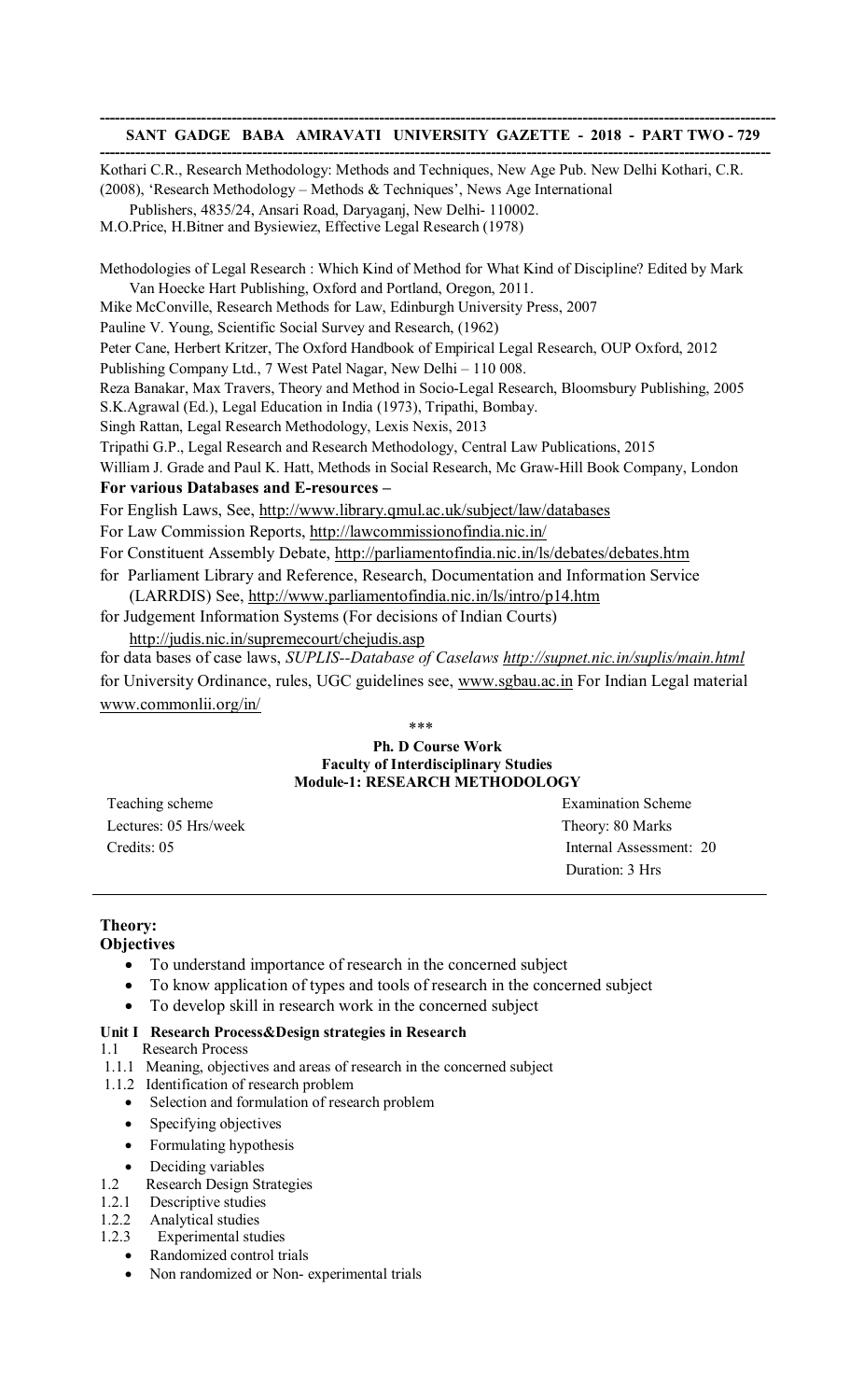### **------------------------------------------------------------------------------------------------------------------------------------- SANT GADGE BABA AMRAVATI UNIVERSITY GAZETTE - 2018 - PART TWO - 730 ------------------------------------------------------------------------------------------------------------------------------------**

# **Unit II Sampling Design**

- 2.1 Census and sample survey
- 2.2 Characteristics of good sample design
- 2.3 Implications of sample design
- 2.4 Sampling Techniques
- 2.4.1Probability or random sampling
- 2.4.2 Non-probability sampling

## **Unit III Measurement scales, Research tools and Data Collection**

- 3.1 Measurement scales, scaling techniques, scale construction techniques
- 3.2 Research tools, types of tools; Questionnaire, interview schedule Observation,
- Construction of Questionnaire/ Schedule

3.3 Types of data

- 3.3.1 Primary data and Secondary data
- 3.3.2 Qualitative and Quantitative data

# **Unit IV Statistical Analysis**

4.1 Application of parametric tests

4.2 Application of Non parametric tests

4.3 Use of computer for data analysis – Knowledge of different types of software for statistical analysis: SPSS and EXCEL.

# **Unit V Scientific Writing of Research report:**

5.1 Scientific writing techniques of the thesis

- Norms, format, language and technical rules
- 5.2 Bibliography, Referencing, Style of Referencing and Appendix.
- 5.3 Ethics of qualitative research and quality of researcher.
- 5.4 Research papers: Norms of writing research papers and articles in National and

International Journals.

# **References:**

- 1. Arvind Chandra and T. P. Sexena; Style Mannual for writing: Thesis, Dissertation and Papers in social sciences, New Delhi Metropolitan Book Co.pvt Ltd
- 2. BrymanA. And Cramer D (1994) Quantitative Data analysis for Social Scientist
- 3. Best John W and Kahn James B. 1989Research in Education, New Delhi, Prentice Hall of India Private Limited
- 4. Kerlinger, Foundation of Educational Research
- 5. Kothari C. R. 1996 Research Methodology-Methods and Techniques, New Delhi. VishwaPrakashan
- 6. K. Sing, (1986) Techniques and Methods of Social Survey Research and Statistics, Prakashan Kendra, Lucknow.
- 7. Ingle P.O. (2012) Scientific and Technical Report Writing.
- 8. Kothari C. R. (2004) Research Methodology : Methods and Techniques, New Age International (P) Limited.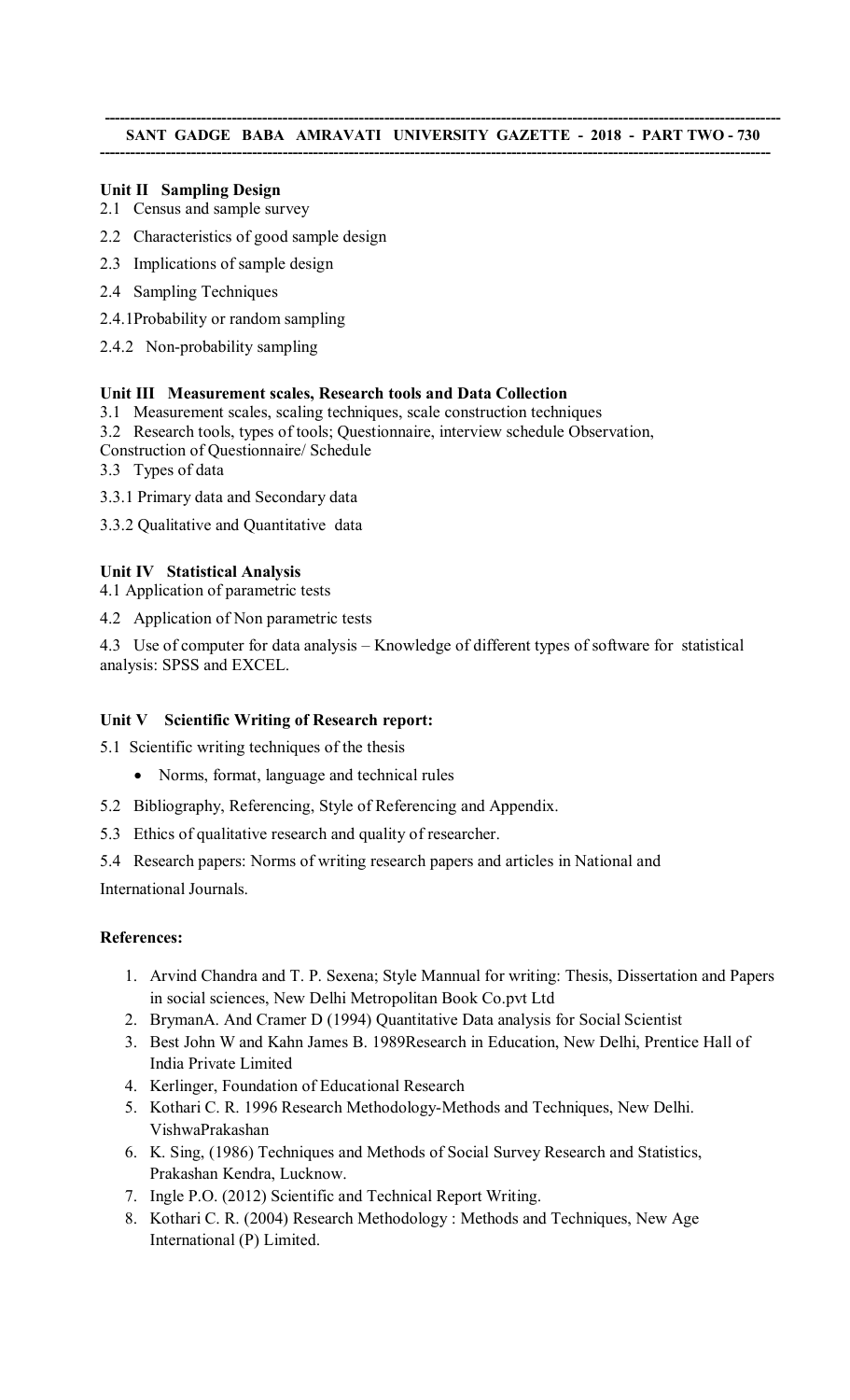### **------------------------------------------------------------------------------------------------------------------------------------ Ph. D. COURSEWORK**

# **Syllabus for Module-2 : ICT (Information and Communication Technology ) Skills**

# **(Syllabus for the faculties of Science and Technology, Commerce and Management, Humanities, Inter-disciplinary Studies**

Teaching scheme Examination Scheme Term Work: 04 Hrs/week Term Work: 50 Marks Credits : 02

## **Course objectives:**

To learn and acquire the skills using ICT tools..

To learn the basics of Information Technology.

To learn and acquire the word processing skills.

To learn and acquire the spreadsheet processing skills.

To learn and acquire the presentation skills using ICT tools.

To learn and acquire the internet searching using ICT tools.

# **Unit I :INTRODUCTION**

IT (Information Technology),ICT (Information and Communication Technology)

CT (Computer Technology) Characteristics of a Computer, Limitations of a Computer Different Types of Computers, Different Types of Personal Computers (PCs) . Main parts of a Computer system : Processing Devices, Memory Devices, Input Devices, Output Devices, Storage Devices. Categories of Software, Application Software. Computer Network: Basic hardware and terminology in networks, Classifications of Computer Networks, The Internet, The Intranet and Extranet.

# **Unit II :INTRODUCTION TO OPERATING SYSTEM & WORD PROCESSING SOFTWARE**

(*Latest Versions of the Operating System/ Word Processing Software are Recommended*) Installing Windows, Basic Operations in Windows, Interface, Introduction to Windows File System, Storing and Managing Data, Windows User Accounts, The System Settings. Adjusting the Computers Settings. Introduction to MS Office. Word Processing with MS-Word : basic operations- Editing, Proofing, and Formatting text, paragraphs and pages, Printing the documents. Working with tables, images. Mail merge. Working with Charts, Equations, Symbols.

# **Unit III : INTRODUCTION TO SPREADSHEET SOFTWARE**

# (*Latest Version of the Spreadsheet Software is Recommended*)

Introduction to MS Excel and its User Interface. Working with workbooks, work sheets. Data Entry techniques. Defining data set as a Table. Setting, Previewing, and Printing under MS-Excel. Performing Calculations on Data. Working with Excel Formulas, Functions and Charts. Sorting/ Filtering data.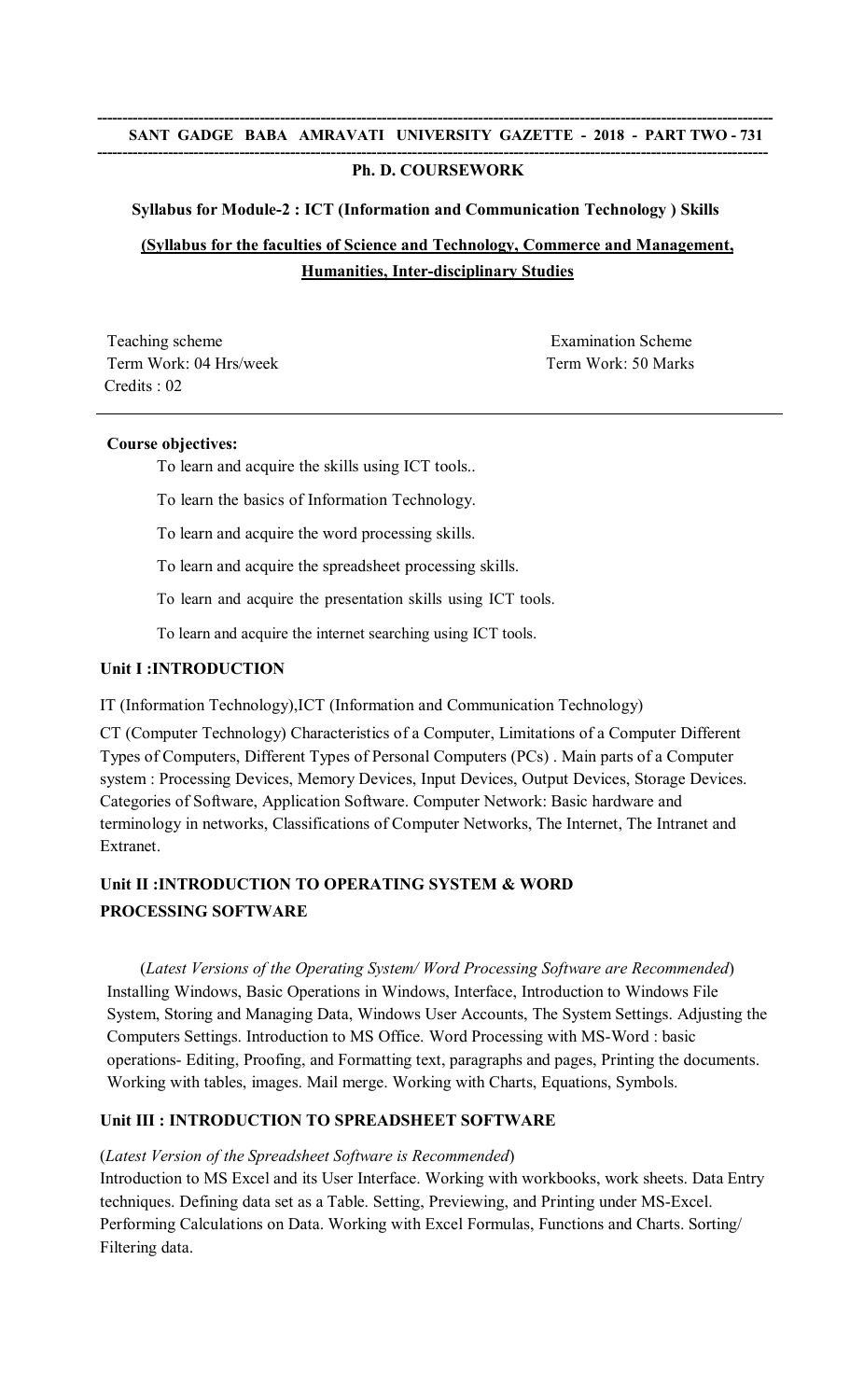**------------------------------------------------------------------------------------------------------------------------------------**

### **Unit IV : INTRODUCTION TO PRESENTATION SOFTWARE**

(*Latest Version of the Presentation Software is Recommended*)

Working with MS PowerPoint. Presentation Basics. Adding more components to the slides, Formatting Presentations, backgrounds and layout. Applying Themes. Using Slide Master. Working with Graphics, Images and Clips. Working with Multimedia. Inserting Sound and Narration. Delivering Presentations. Animating Objects. Adding Action effects. Live Presentation. Using Custom Shows. Saving/Protecting the Presentation. Printing the slides.

## **Unit V : INTRODUCTION TO THE INTERNET**

The Internet: an introduction, Meaning and benefits of the Internet? The history of the Internet, Differences between Internet and World Wide Web. Connecting to the Internet. Web Browsers. User Interfaces of Web Browsers. Browser Customization. Search Engines. E-mail: Basic Concepts and terminologies. Using emails. Security and risk in Internet.

E-commerce. E-learning. E-Government. E-entertainment. Top Ten Future Trends- The Internet by 2020.

### **Reference Books:**

- 1. Shirish Chavan "Rapidex Computer Course", Unicorn Books.
- 2. Alexis Leon & Mathews Leon , " Fundamentals of Information Technology", Vikas Publishing.
- 3. Peter Norton "Introduction to Computers" , 6th International Edition (McGraw Hill)
- 4. Williams Sawyer, "Using Information Technology: A Practical Introduction to Computer & Communications" 6th International Edition (McGraw Hill).
- 5. Sarah E. Hutchinson and Stacey C. Sawyer, "Computers, Communications & information: A user's introduction", MacGraw Hill.

### \*\*\*

### **Ph. D. COURSEWORK**

### **Syllabus for Module-2 : ICT (Information and Communication Technology ) Skills**

# **(Syllabus for the Subject – Law) Faculty of Humanities**

| Teaching scheme       | <b>Examination Scheme</b>          |
|-----------------------|------------------------------------|
| Lectures: 04 Hrs/week | Internal Assessment-50 (Practical) |
| Credits:02            | Duration: 3 Hrs                    |

### **Course objectives**:

The course has an objective to expose the scholar with ICT technology and its mechanism, use, application to the field of Legal Research. The Computer is a useful tool for management and manipulation, retrieval, depository for information and storage of data. Internet technology helps accessing the data, uploading, sharing and linkage. It further helps to generate opinion, platform for data collection, cost effect and resourceful.

This Module aimed at to develop the skill of scholar for optimum use of ICT for the purpose of research.

The board area for this module will be as follows –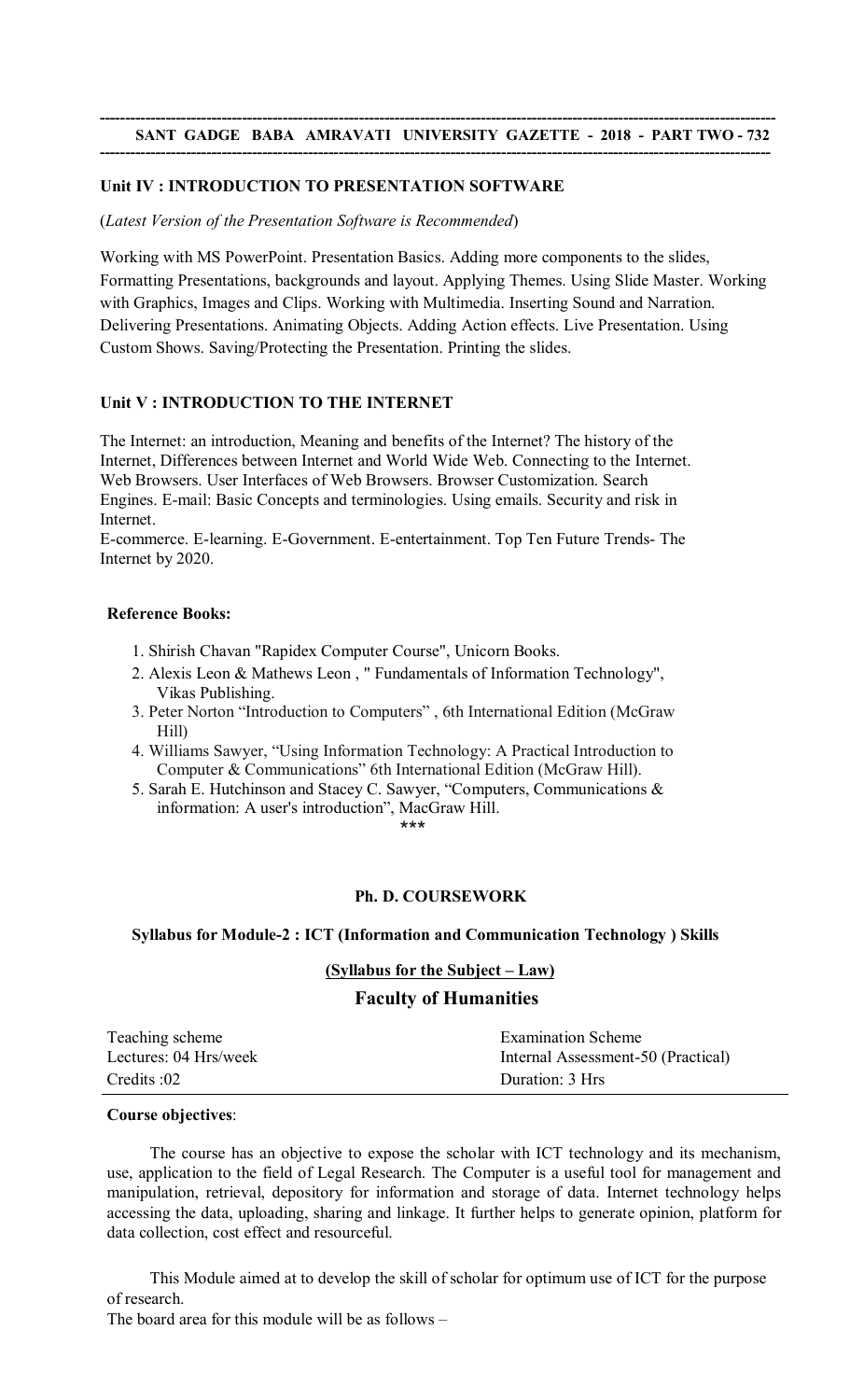**------------------------------------------------------------------------------------------------------------------------------------**

### **Unit I :**

Technology as a tool to accelerate Legal research. Search Engines for retrieving information, Databases and access to legal data and transactional legal documents

### **Unit II :**

Use of computer for data management and data manipulation. Various software helpful for data presentation, tabulation, and arrangement in accordance with variable.

### **Unit III :**

Social media as an instrument for seeking opinion, response, access to public opinion

Citation methods for Internet material and References mechanism for Internet material **Unit IV :**

Different tools for collecting data via network e.g. Interview through 'skype'

Access to various databases of legal material and its arrangements and mapping

### **Unit V :**

Use of ICT for scheduling, planning, time management and accelerating progress of research

Various issues with respect to the internet material other than 'literary work' and its use for the purpose of research

### \*\*\*

### **Ph. D. COURSEWORK**

### **Module-3 : Recent Trends in the Subject**

### **(For all Faculties)**

Teaching scheme Examination Scheme Examination Scheme Term Work: 04 Hrs/week Term Work: 50 Marks Credits : 02

Historical Development in Subject/Research Area, Growth and Development in Subject/Research Area, Contributors in Subject/Research Area, Institutions in Subject/Research Area.

Trends in Subject/Research Area, Changing Perspective in Subject/Research Area, International Trends in Subject/Research Area , Current State in Subject/Research Area.

World Literature in Subject/Research Area, Print Information Resources, Electronic Information Resources , Selection of Information Sources.

Scope and Objectives of Subject/Research Area, Scope of Subject/Research Area, Objectives of Subject/Research Area , Assumptions and Prepositions in Subject/Research Area.

## **References :**

List of References /Books /Monograms/ Handbooks/Encyclopaedia/Resources shall be provided by the Research Centre.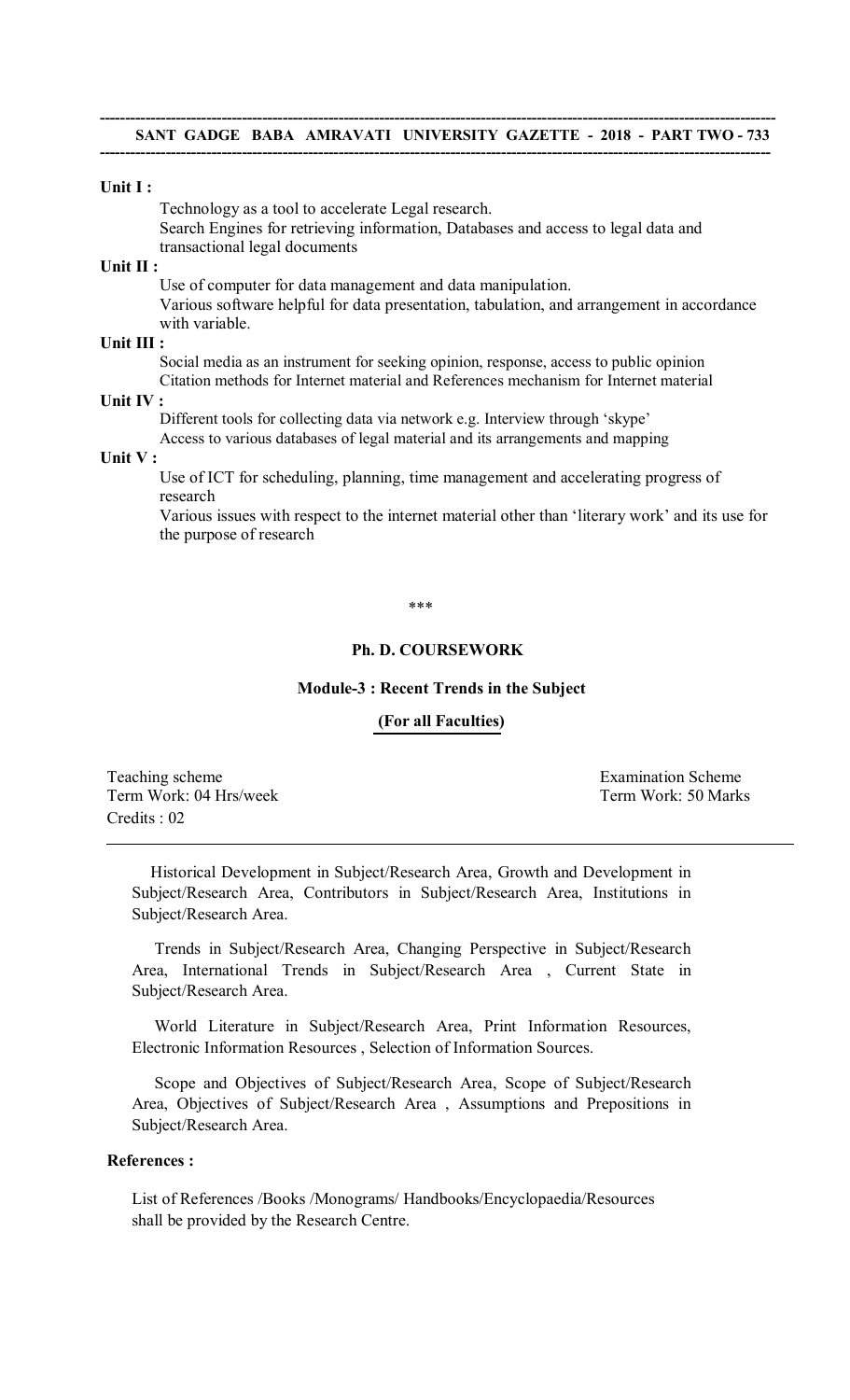### **Ph. D. COURSEWORK**

**------------------------------------------------------------------------------------------------------------------------------------**

### **Module-4 : Review of Literature**

### **(For all Faculties)**

Teaching scheme<br>
Term Work: 04 Hrs/week<br>
Term Work: 50 Marks Term Work: 04 Hrs/week Credits : 02

A literature review is a search and evaluation of the available literature in your given subject or chosen topic area. This is two credit course is meant to give the instructions to research scholars how to select the research problem in specific area. A literature review can be acting as the first stage of research projects. A literrature review is a critical and in depth evaluation of previous research. It is a summary and synopsis of a particular area of research, allowing anybody reading the paper to establish why you are pursuing this particular research. A literature review expands on the reasons behind selecting a particular research question. A literature review should avoid the temptation of stressing the importance of a particular research program it is better to organize the review around ideas and individual points.

## **Expectations:**

Research scholars shall submit the literature review which included the following parameters;

- Research scholar should classify a research region,
- Formulate research area,
- Decide the place/region where research perform/Research process,
- Diagnose the research problem,
- Historical background of research topic,
- Surveys of existing research reports on selected research topic,
- Utility/impact of selected research topic finding,
- Future scope of selected research topic,
- Research Design/Plan etc.

# **While conducting a Literature Review Consider the following Points:**

- Evaluation of the credibility of sources is one of the most difficult aspects of a literature review,especially with the ease of finding information on the internet.
- Search engine does not distinguish or judge the quality of results.This is why it is still good practice to begin research in an academic library.Any journals found there can be regarded as safe and credible. The easiest way is to scan the work, using the abstract and introduction.
- Check into the credentials of any source which you rely on heavily for the literature review.The reputation of the University or organization is one of the factor.

# **Literature Review Writing Format**: As a general rule for writing a literature review,

- Each paragraph should address one point, and
- Present all of the availabe evidence,
- Evaluate all of the available evidence
- From all possible differing points of view
- Formulate the research problem and future scope.